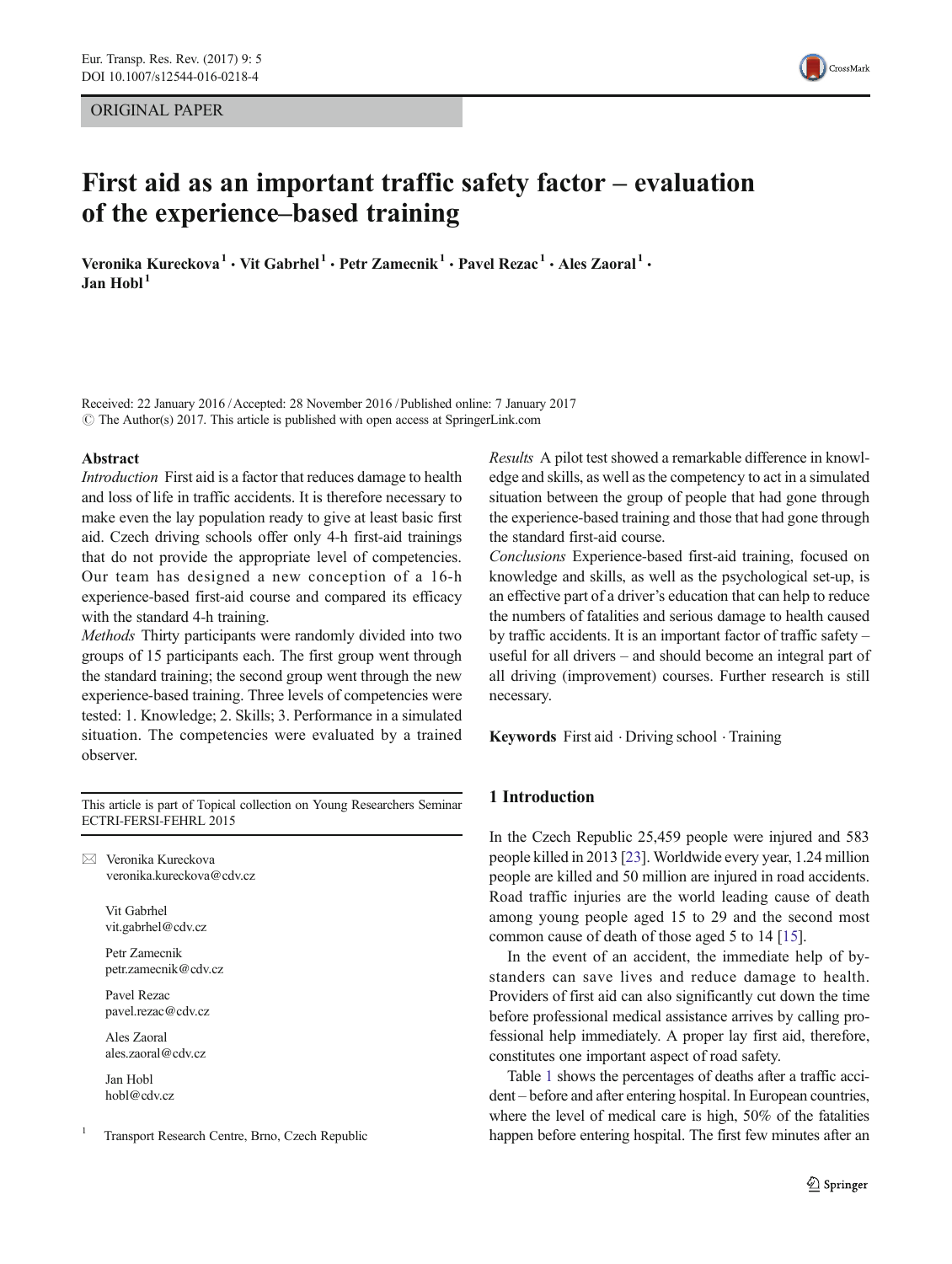|                                               | Kumasi<br>(Ghana) | Moterrey<br>(Mexico) | Seattle<br>(United)<br>States) | Average values<br>of the European<br>countries |
|-----------------------------------------------|-------------------|----------------------|--------------------------------|------------------------------------------------|
|                                               |                   |                      |                                |                                                |
| Stage of the<br>development of<br>the country | Low               | Medium               | High                           | Very high                                      |
| Before entering<br>hospital                   | 84                | 72                   | 59                             | 50                                             |
| In the hospital                               | 19                | 28                   | 41                             | 50                                             |

<span id="page-1-0"></span>Table 1 Percentages of fatalities in traffic accidents observed in various countries (WHO data)

Source: Ferraz et al. [\[10](#page-7-0)], p. 34

accident are critical and in many cases it is only the immediate action of lay bystanders that can save lives.

The International Federation of the Red Cross and Red Crescent Societies (IFRC) [[14\]](#page-7-0) states that over 50% of deaths from traffic accidents occur within the first few minutes after the crash. In the event of cardiac arrest, the brain starts to die within 4 min. Every single minute reduces the chances of survival by 10%. In Europe it takes approximately 8–15 min before the emergency service comes [\[19\]](#page-7-0). Many urgent conditions have to be treated much faster, so the help of bystanders is crucial.

The IFRC as well as national Red Cross organizations, therefore, call for a higher percentage of the population to be trained in first aid. However, the numbers of people trained in first aid vary greatly across Europe. The IFRC estimations from 2009 [[14\]](#page-7-0) state that 80% of the population of Austria as well as Germany are trained in first aid. This is one of the highest percentages in Europe; the percentages in other countries are (significantly) lower (Fig. 1).



Fig. 1 Percentage of the population trained in first aid. Source: IFRC Health and Care Department, 2009, p. 3

In the Czech Republic, it is estimated that only 4% of the people are systematically trained in first aid (Fig. 1). However, the percentage of people that have undergone first-aid training does not necessarily indicate a high level of competencies, readiness to help on the required level and may have nothing to do with the actual performance of lay first-aid providers. Compared to the Czech Republic, as well as to the rest of Europe, the percentage of the population in Austria and Germany trained in first aid is very high. However, the actual standard of first-aid competencies in Germany and Austria is rather poor [\[6](#page-7-0), [18](#page-7-0)]. In Austria and Germany, only 12.5% of the people are really ready to help [\[18\]](#page-7-0). The first-aid training is usually too theoretical and has no connection to reality. Due to this, many people are not capable of acting properly, although they formally have been trained.

A pilot research in the Czech Republic (Zamecnik, Kureckova & Bohmova, in preparation) showed that novice drivers that have recently passed through the compulsory 4-h driving school first-aid training mostly feel they are satisfied with the training (71% of the respondents,  $n = 88$ ). Fifty-seven per cent feel competent to give first aid, but knowledge tests showed that only 11% of them have at least a basic necessary knowledge of the issue.

It is necessary to develop effective first-aid training methods and evaluate them. Experts agree that the reduction in the amount of information is essential in order for first-aid training to be successful [\[4](#page-7-0), [5](#page-7-0), [19](#page-7-0)]. What is necessary is only the basic knowledge. In many countries, as well as in the Czech Republic, the system of dispatcher-assisted resuscitation is well elaborated. After the emergency numbers are called, the operators are ready to provide help and advice. Therefore there are no high requirements on any special knowledge of the first-aid providers.

Since many of the courses are rather theoretical, there is a lack of skills. From the didactical point of view, there are many methods for forwarding knowledge and providing skills training [e.g. [3](#page-7-0), [17,](#page-7-0) [19\]](#page-7-0). However, there is one aspect that is much more complicated – the psychological setup of the lay first-aid responders. There is a strong relation between selfefficacy and performance [[7,](#page-7-0) [24\]](#page-7-0). Bandura [\[2](#page-7-0)] considers selfefficacy as a mediator in the translation of knowledge and abilities into skilled performance. Even if people know what to do, their self-efficacy is too low to let them act fast and effectively. This creates problems especially in the first phase in the provision of first aid – people hesitate and start acting too late. In many cases people who have both knowledge and skills fail due to psychological obstacles and lack of psychological readiness for applying first aid. This very much influences both their future self-efficacy and their feelings about the first-aid giving process. Therefore, not only the knowledge and skills but also raising the level of self-efficacy must be a part of effective first-aid training. Gist & Mitchell [\[12\]](#page-7-0) formulate three main procedures for self-efficacy improvement: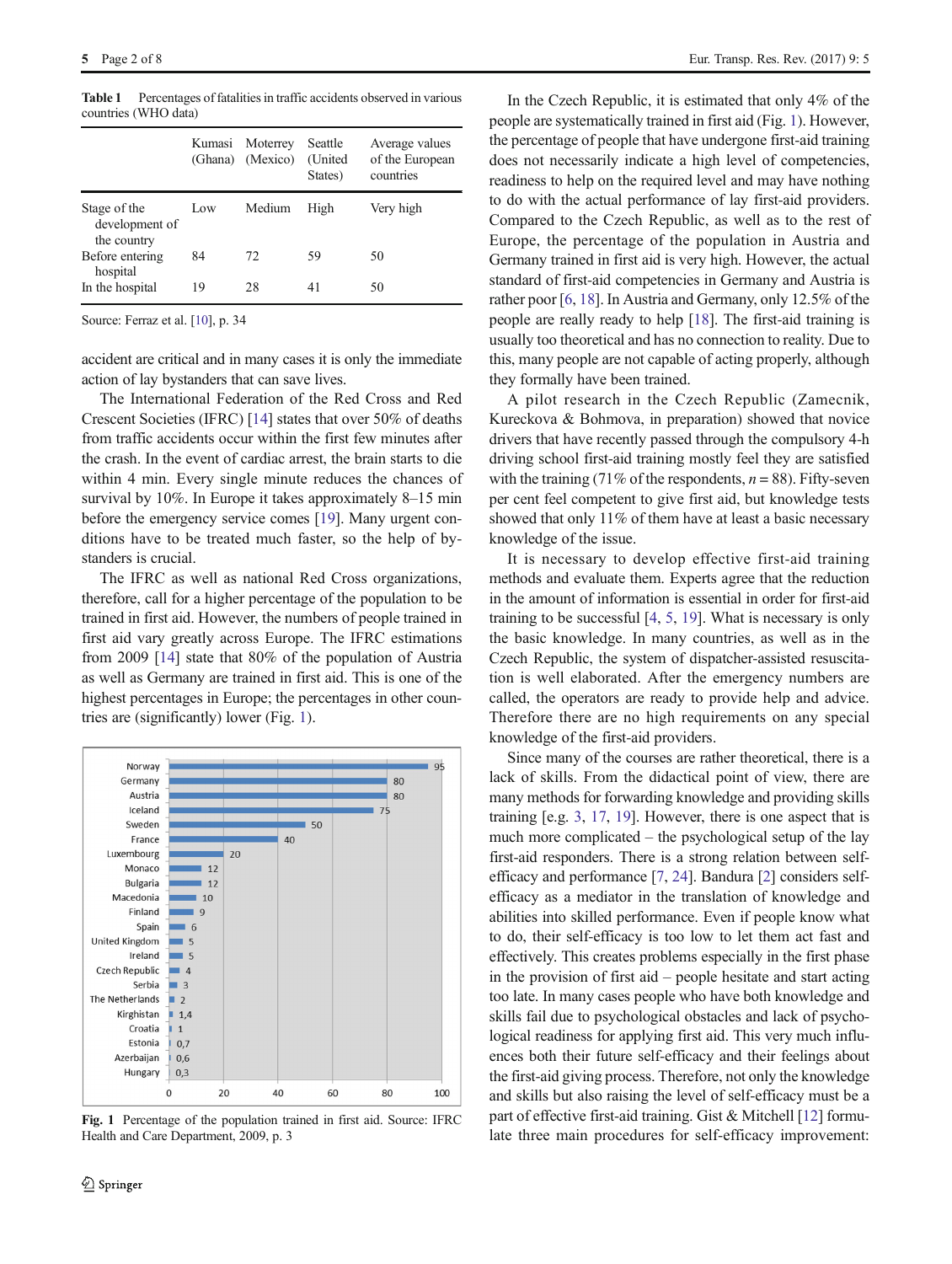persuasion (counselling, coaching, etc.), training, utilization of strategy.

## 1.1 First-aid giving as an emotional process

The psychological processes that are in progress during and after giving first aid are a serious theme. Numerous studies [e.g. [8,](#page-7-0) [22](#page-7-0)] show that there are many thoughts and feelings running in people's minds; doubts about their own abilities, uncertainty because of differences between training situation and reality; and various emotions such as joy, pride, hope, sadness, fear.

Riegel et al. [\[21\]](#page-7-0) state that most first-aid providers did not experience a high level of stress. Meron et al. [[16](#page-7-0)] in their analysis of emergency-line records stated that 77% of the first-aid providers seemed to be completely calm. On the other hand, Ranse & Burke [\[20](#page-7-0)] consider stress to be a relevant problem. Axelsson, Herlitz & Fridlund [\[1](#page-7-0)] reported that many of the interviewees in their research felt powerless, perceived the situation as uncertain and were worried if what they did was right. Hasík [\[13\]](#page-7-0) states that emotions and the feeling of insufficiency are the key barriers to first-aid giving.

Axelsson, Herlitz & Fridlund [\[1](#page-7-0)] identified intuitive acting as one of the important factors in the process of first-aid giving but the well-known concept of diffusion of responsibility [\[9\]](#page-7-0) is also often mentioned in connection with first-aid providing: The presence of other people reduces the initiative of the individual. People rely on the others and hope that they will help. The potential monitoring by the bystanders also contributes to the inhibitions of the helpers. Very often people are worried about any harm they could cause to others.

#### 1.2 Our qualitative research

A qualitative pilot study of the first-aid giving process was carried out in the Czech Republic. The results showed that there are all sorts of feelings during first-aid giving (block – temporary inability to do anything; limited ability to recall the relevant information learned earlier; decline in the performance of even simple tasks; time distortion – time seems to be running slower than it really is; selective perception – many important pieces of information stay beyond the focus of interest; strong subjective stress; stress due to the presence of bystanders). Various feelings and processes occur not only during the first-aid giving but also afterwards. There are doubts about one's own acts and decisions, feelings of guilt and failure, feeling of disclosure (lay rescuers have no information about what happened next to the rescued person(s)), the development of a relationship between the rescuer and the rescued person – even if they were strangers before, situational trauma – PTSD symptoms.

Stress and confusion were the dominant aspects of the experience. Most of the respondents perceived the situation as extremely stressful and reported a persisting trauma.

It is obvious that there are many cognitive and emotional aspects that have to be investigated more. The feelings, the decision-making process, perception, priorities, communication and interaction between the first-aid provider and the patient, bystanders, paramedics and emergency-line dispatchers can also play an important role in the process. Understanding of the process can help us to establish the system of first-aid training even more effectively.

## 2 Training conception

Based on the effective principles of first-aid training and current knowledge about the process of lay first-aid giving, we elaborated a new conception of first-aid training that can effectively train the participants to achieve the desired competencies on all levels of preparedness – knowledge, skills as well as the psychological setup.

## 2.1 The content of the training

This experience-based first-aid training is designed as a 16-h programme and should be conducted in three basic steps: 1. Check the situation (safety, number of casualties, the whole scene, context); 2. Act fast (if there is anything that can endanger the life of the patient – unconsciousness, massive bleeding, lack of breath); 3. Care (if the person is conscious and not bleeding, monitor the situation and ask about everything that can be important) – think about life-threatening situations that might be difficult to notice.

#### 2.1.1 Basic information people have to keep in mind

What to do if there is a traffic accident:

- 1. Watch out (care about safety of the rescuer as well as the safety of the victims, traffic accidents are usually very dangerous for any bystanders. It is therefore very important to follow all the safety rules.) Basic safety support action also has to be done before first aid – turn off the engine, warning triangle, check the airbags, flammable liquids, blood).
- 2. Act when there is a situation that requires immediate help (no breathing, massive bleeding).
- 3. Think about other risks and life-threatening states that might not be visible on the first sight (internal bleeding, spinal injuries).
- 4. Call the emergency line as soon as possible.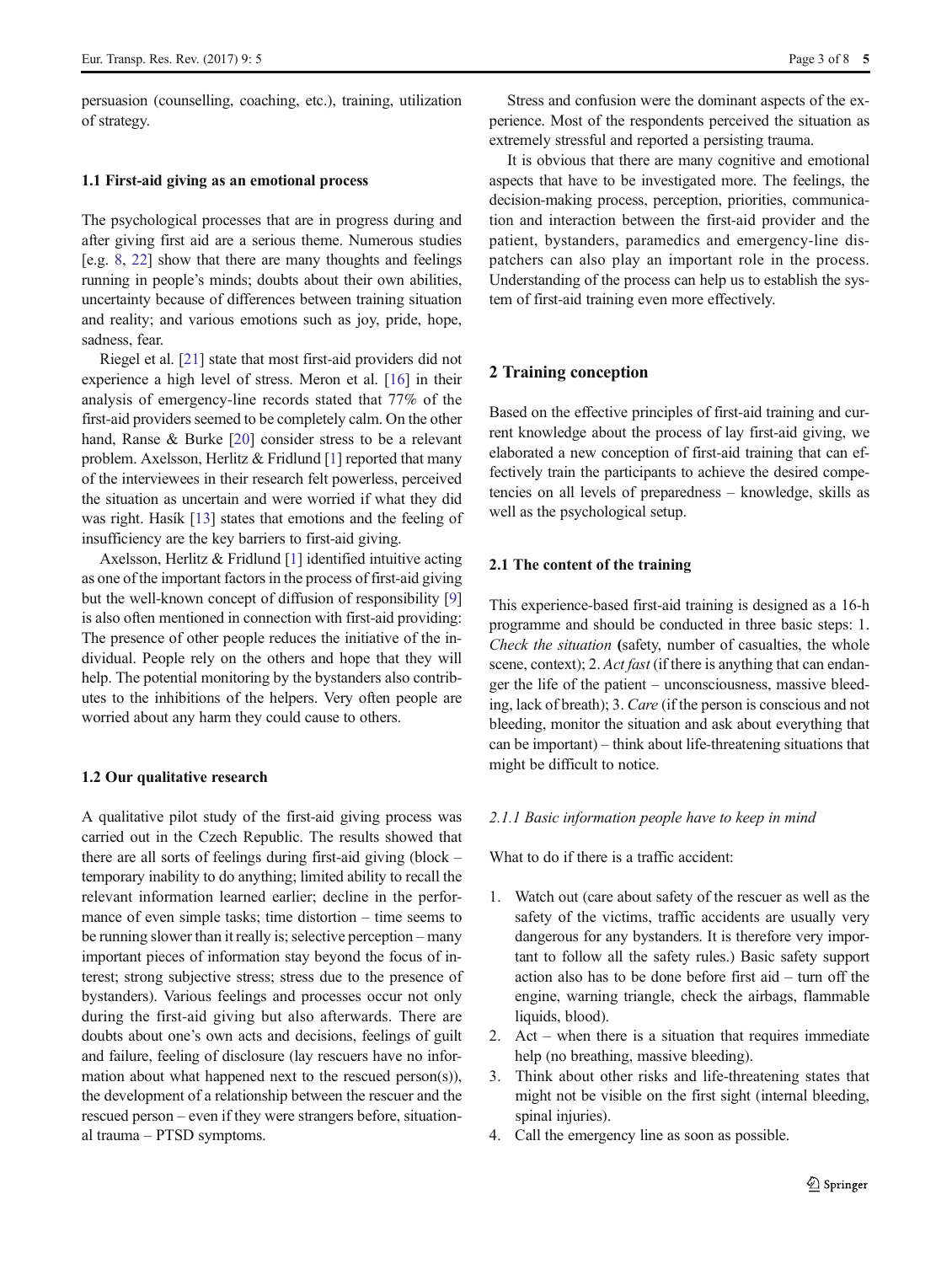There are some basic skills that should always be trained – treating the unconscious person, CPR, handling people during the traffic accident.

We aim to develop the necessary attitudes, willingness to help, awareness that it is important to save lives, selfconfidence (i.e. believing that one is capable of helping), and acceptance of any emotions that can occur during and after the first-aid process.

Table [2](#page-4-0) shows a detailed training schedule that should be followed in order to achieve optimal efficacy.

## 2.2 Main benefits of (experience-based) first-aid training

First-aid training based on experience principles has many benefits when compared to the traditional frontal and mainly theoretical conception of training. It develops the ability to give first aid and react adequately in acute emergency situations. It also develops self-confidence of the participants. Effective training also reduces the stress during the first-aid giving and also the stress and feelings of guilt and failure afterwards. The participants are much more aware of the potential psychological consequences first-aid giving may have.

# 2.3 Key principles of experience-based first-aid training

Experience-based first-aid training is based on basic principles that increase its efficacy. First is motivation – people should be willing to learn, then the reduction of theoretical information – just the absolutely essential information, as much repeating as possible, language as simple and as understandable as possible. The training is focused on skills and key-skills drill. It develops selfconfidence (during simulations people can experience that they really are capable of helping, mistakes are presented as an opportunity to learn - "You will never repeat a mistake you made during training in real life."). The training also continually works with emotions – explaining and talking not only about the situation people can experience, but also about emotions that can occur during or (even long) after the first aid.

## 2.4 Instructor competencies

According to Czech legislation, the first-aid instructors at driving schools must get a "first-aid member" certification. This means that they have to undergo approximately 120 h of accredited training. Further education should be required of instructors using experience-based methods. A degree in education science or psychology or a psychotherapy background can be helpful too.

Additional trained and skilled staff invited to take part in the simulation help to conduct the training more effectively, but due to the costs they usually act on a volunteer basis only.

# 3 Pilot evaluation of the training

A pilot testing of the programmes was carried out. The aim of the pilot testing was to see whether there are differences in efficacy between the standard 4-h training that is currently a mandatory part of driving lessons in the Czech Republic and our experience-based 16-h training that should be a new best practice in driving schools.

There were two groups of participants. The first underwent the standard 4-h programme (frontal lecture, mainly theoretical) and the second underwent the 16-h experience-based training (according to the principles and schedule mentioned above).

After the training, the level of knowledge, skills and performance in the simulated situations was assessed in order to see if there are differences between the two groups.

# 3.1 Participants

Thirty participants of driver-improvement-course firstaid trainings participated in the evaluation. They were randomly divided into two groups of 15 participants each. The first group went through the standard training; the second group went through the experiencebased training.

The participants in group 1 (standard training), comprising 13 male and 2 female, were aged 19 to 52 years, the average age being 34 years; the participants in group 2 (experience-based training), comprising 14 male and 1 female, were aged 20 to 52 years, the average age being 35 years. None of the participants had gone through any other first-aid training during the last 2 years.

# 3.2 Methods

The first group of 15 participants went through the 4-h standard training, conducted by 1 instructor; the second group of 15 participants went through the 16-h experience-based training, conducted by 3 instructors (different from that conducting the 4-h training). One week after the training, the competencies of the participants were tested. Three levels were tested: 1. Knowledge; 2. Skills; 3. Performance in a simulated situation. The knowledge was tested using a short written test. There were six open questions, focusing on the main topics of the first aid (the emergency line number, the proceedings on the traffic accident scene, internal injury issues, spinal injury issues, priorities, taking casualties outside of the car). The accuracy of the answers was then evaluated by the trained instructor and marked on a scale of 1 (best) to 5 (worst) in order to distinguish the accuracy and relevancy of the answers.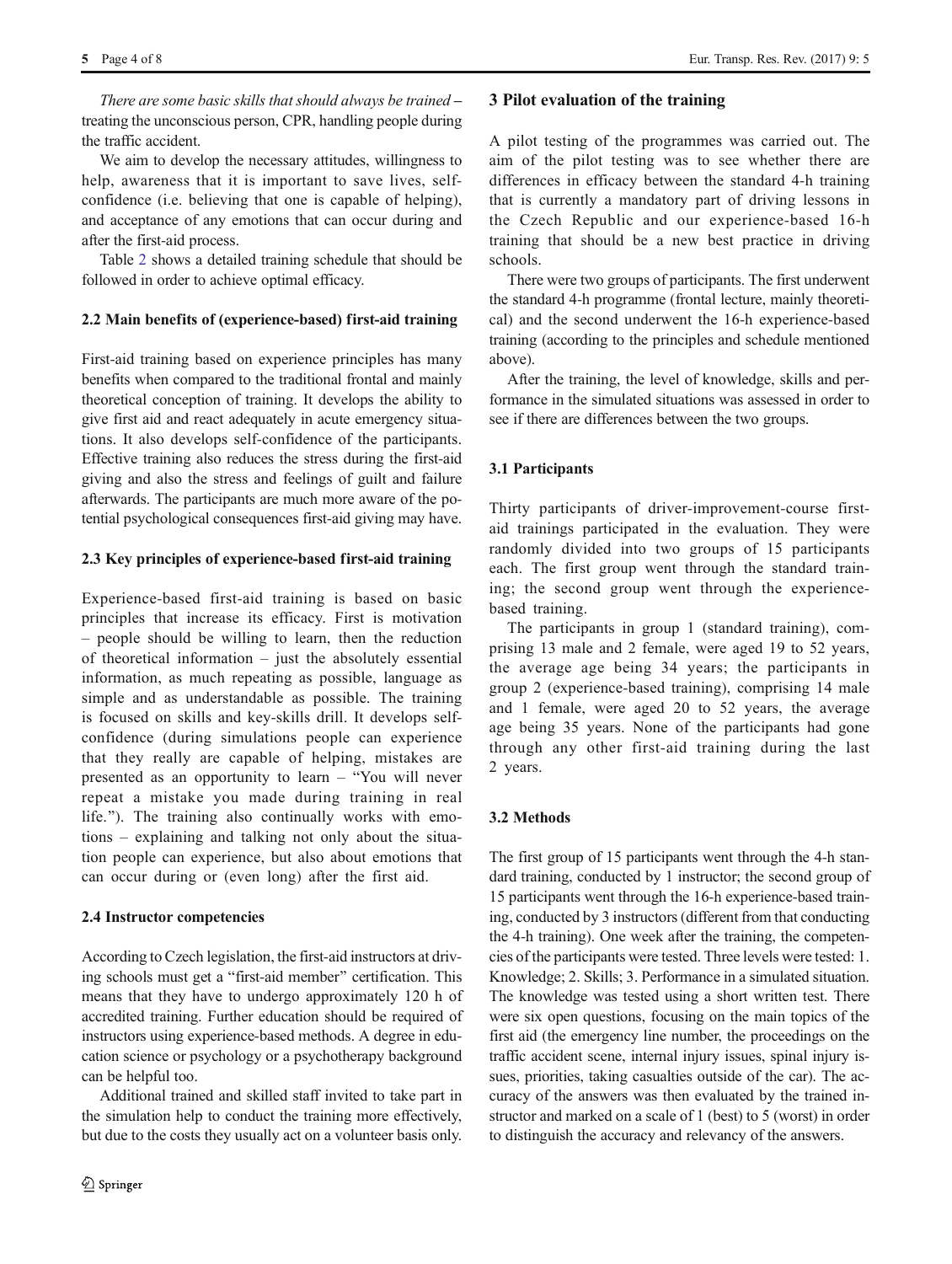<span id="page-4-0"></span>

| <b>Table 2</b> Detailed training<br>schedule | Time schedule   | Activity                                                                                         |
|----------------------------------------------|-----------------|--------------------------------------------------------------------------------------------------|
|                                              | Day 1           |                                                                                                  |
|                                              | $09:00 - 09:15$ | Kick-off, instructor's introduction, curriculum<br>description, expectations of the participants |
|                                              | $09:15 - 09:45$ | Opening simulation                                                                               |
|                                              |                 | Unconscious patient treatment                                                                    |
|                                              | $09:45 - 09:55$ | Three steps $-$ generally                                                                        |
|                                              | $10:00 - 10:15$ | First step $-$ check out the situation, safety issues                                            |
|                                              | $10:15 - 10:40$ | Second step $-$ (un)consciousness, how to treat an<br>unconscious patient                        |
|                                              | $10:40 - 11:00$ | Unconscious patient treatment drill                                                              |
|                                              | $11:00 - 11:15$ | Short break                                                                                      |
|                                              | $11:15 - 11:30$ | Microsimulations (the participants $1$ by $1$ ) – unconscious<br>patient treatment               |
|                                              | 11:30-11:45     | Resuscitation                                                                                    |
|                                              | $11:45 - 12:00$ | Resuscitation drill                                                                              |
|                                              | $12:00 - 12:10$ | How to call the local emergency-line number                                                      |
|                                              | $12:10 - 12:30$ | Spinal injuries                                                                                  |
|                                              | $12:30 - 13:30$ | Lunch break                                                                                      |
|                                              | 13:30-14:30     | Roundabout simulations - spinal injury, unconscious<br>patient treatment, safety                 |
|                                              | $14:00 - 14:15$ | Internal injury                                                                                  |
|                                              | $14:15 - 14:30$ | Short break                                                                                      |
|                                              | $14:30 - 14:40$ | Massive bleeding                                                                                 |
|                                              | $14:40 - 15:20$ | Massive bleeding $-$ training                                                                    |
|                                              | $15:20 - 15:50$ | Simulations - internal injury versus massive bleeding                                            |
|                                              | $15:50 - 16:15$ | Triage – priorities                                                                              |
|                                              | $16:15 - 16:30$ | Day 1 close – feedback: opinions, needs, feelings, requirements                                  |
|                                              | Day 2           |                                                                                                  |
|                                              | $09:00 - 09:10$ | Warm-up                                                                                          |
|                                              | $09:10 - 09:30$ | Microsimulation - unconscious patient treatment                                                  |
|                                              | $09:30 - 10:00$ | Traffic accident – how to proceed, priorities                                                    |
|                                              | $10:00 - 10:30$ | Roundabout simulations (unconscious patient, resuscitation,<br>massive bleeding, safety)         |
|                                              | $10:30 - 10:45$ | Short break                                                                                      |
|                                              | $10:45 - 11:15$ | Weak points - revision                                                                           |
|                                              | $11:15 - 11:30$ | Head injuries                                                                                    |
|                                              | 11:30-12:00     | Resuscitation of infants, training                                                               |
|                                              | $12:00 - 13:00$ | Lunch break                                                                                      |
|                                              | 13:00-14:00     | Big outdoor car accident simulation                                                              |
|                                              | 14:00-14:20     | Analysis                                                                                         |
|                                              | 14:20-15:20     | Big outdoor simulation                                                                           |
|                                              | 15:20-15:40     | Simulation analysis                                                                              |
|                                              | 15:40-16:30     | Questions, other themes, ending-close                                                            |

There were three main skills evaluated – checking of the life functions (unconscious-casualty treatment, approx. 1 min), CPR – artificial breathing and CPR – chest compressions (approx. 2.5 min). The performance was evaluated and marked by a skilled observer.

Then a simulated situation was arranged  $-$  a traffic accident scene with casualties to whom the participants were to give first aid. There were three participants at a time and the simulation lasted approximately 5 min. The performance in the simulated situation was observed and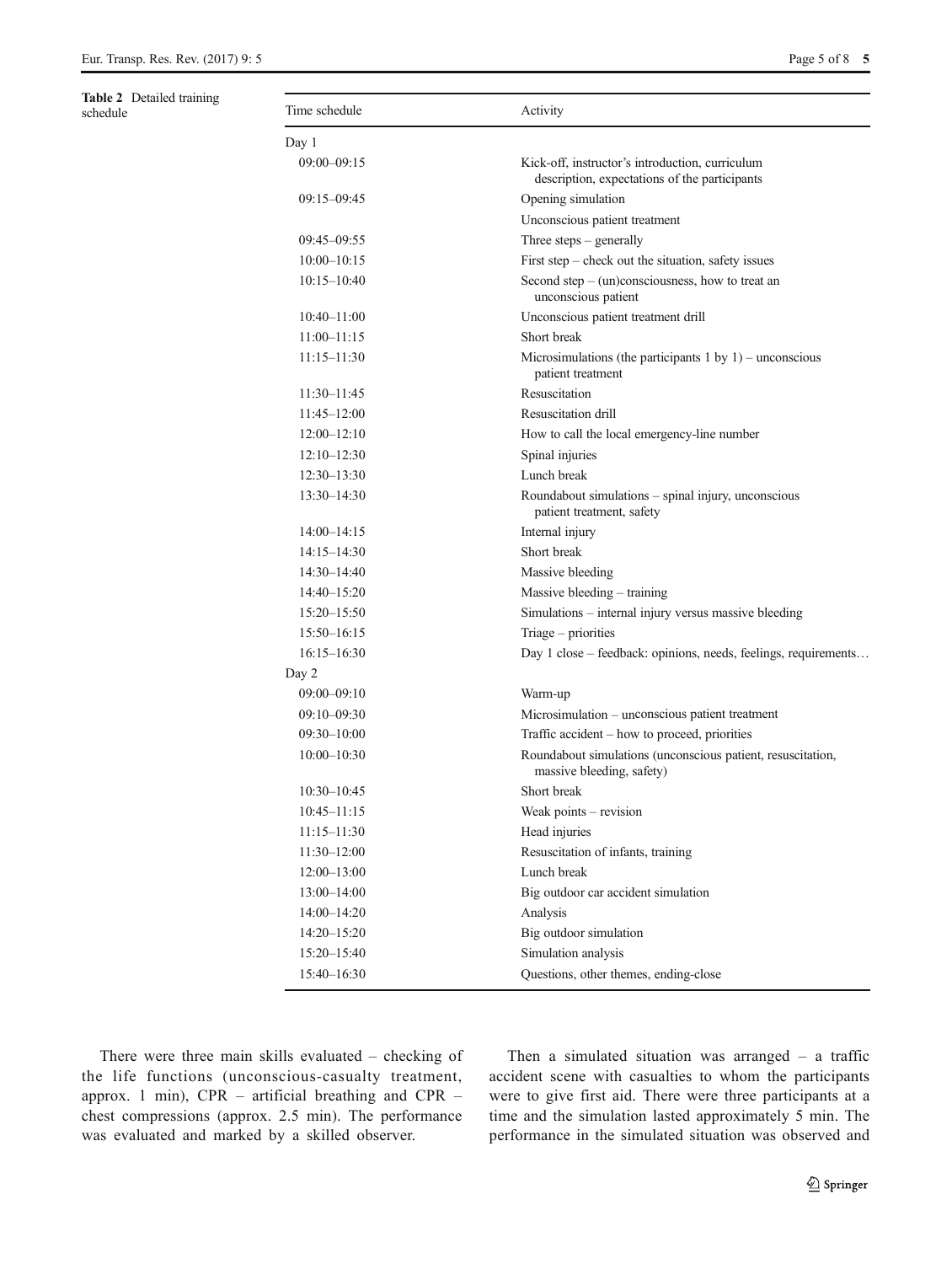<span id="page-5-0"></span>evaluated by a trained observer (first-aid instructor, different from the instructors of both groups). The same observer observed all participants in both groups and had no information about what kind of training the participants went through. A video recording was used to check their performance. There were four main aspects evaluated – the activity, the speed of reaction, accuracy of the action and awareness of safety risks. The results were marked on the same scale as above). The observer also noted any non-standard reaction (emotions, stress) – manifested visibly or spontaneously reported by the participants.

## 3.3 Results

The ratings that the participants of the 16-h experiencebased training had achieved, were compared to those of the participants that had gone through the standard 4-h first-aid course. Due to the number of participants, only basic descriptive statistics were done. In order to assess the degree to which the two groups differ statistically, hypothesis testing was employed. To achieve this goal, a series of Mann Whitney U-tests was performed. This decision resulted from the considerable data skew (i.e. assumption of normality is violated) as well as from the limited sample size. Moreover, multiple comparisons increase the probability of the type I error. As a result, rather than focusing on the level of statistical significance, analyses concentrated on the magnitude of the effect [[11\]](#page-7-0). Most importantly, however, the results should be interpreted with consideration.

Table 3 shows the differences in knowledge between longer- and regular-training participants. In all of the results, there is a remarkable difference between the groups. The results of the 4-h standard-training participants were rather poor, on the other hand the results of the 16-h experience-based training were very good. In internal injury issues and spinal injury issues, the differences were enormous, since such topics are not considered in most of the short 4-h trainings, so none of the participants of the 4-h training knew the right answers. It was also obvious that the knowledge of the participants of the standard 4-h training was also influenced by many myths and misunderstandings.

Table [4](#page-6-0) shows the comparison of the basic skills. Here, a remarkable difference between the 16-h experience-based training and the standard conception is clearly visible. The biggest difference is in the life functions check – unconscious casualty treatment where the performance of the participants of the standard training was poor. The smallest difference was in the chest compression. This is probably due to the fact that the chest compression is one of the few practical activities that are trained during the 4-h standard training. However, the performance of the participants of the standard 4-h training continued to be worse and they also spontaneously mentioned more tension and stress during the activities.

When the participants were asked to act in the simulated situation (traffic accident with casualties), some differences in activity and speed of reaction became visible. However, there was an even bigger difference in the accuracy of performance and especially in the awareness of safety risks. The participants of the experience-based training, where the risks for lay firstaid providers is one of the crucial themes, were much more aware of potential hazards than people that had not passed such training. Many of the standard-course

**Table 3** Comparison of the level of knowledge (average ratings:  $1 =$  the best;  $5 =$  the worst)

| Type of Training            | Emergency<br>line number | Desired proceedings<br>on the scene<br>of traffic accident | Internal<br>injury issues | Spinal injury<br>issues | Priority issues -<br>massive bleeding<br>or resuscitation | When to take<br>the casualty<br>outside of the car? | Average<br>knowledge rating |
|-----------------------------|--------------------------|------------------------------------------------------------|---------------------------|-------------------------|-----------------------------------------------------------|-----------------------------------------------------|-----------------------------|
| Improved                    |                          |                                                            |                           |                         |                                                           |                                                     |                             |
| Mean                        |                          | 1.6                                                        | 1.1                       |                         |                                                           | 1.53                                                | 1.21                        |
| Std. Deviation              | $\Omega$                 | 0.83                                                       | 0.26                      | $\overline{0}$          | $\Omega$                                                  | 0.52                                                | 0.23                        |
| Median                      |                          |                                                            | 1                         |                         |                                                           | $\overline{2}$                                      |                             |
| Standard                    |                          |                                                            |                           |                         |                                                           |                                                     |                             |
| Mean                        | 2.33                     | 4                                                          | 5                         | 2.33                    | 2.33                                                      | 3.93                                                | 3.8                         |
| Std. Deviation              | 1.45                     |                                                            | $\mathbf{0}$              | 1.95                    | 1.95                                                      | 0.96                                                | 0.62                        |
| Median                      | 3                        | 4                                                          | 5                         | 5                       | $\mathbf{I}$                                              | $\overline{4}$                                      |                             |
| Difference $(n1 = n2 = 15)$ |                          |                                                            |                           |                         |                                                           |                                                     |                             |
| Mann-Whitney U              | $52.5**$                 | $10.5***$                                                  | $0***$                    | $0***$                  | $75*$                                                     | $0***$                                              |                             |
| r                           | 0.59                     | 0.79                                                       | 0.97                      | 0.97                    | 0.44                                                      | 0.87                                                |                             |

 $*_p$  < .05;  $**_p$  < .01;  $***_p$  < .001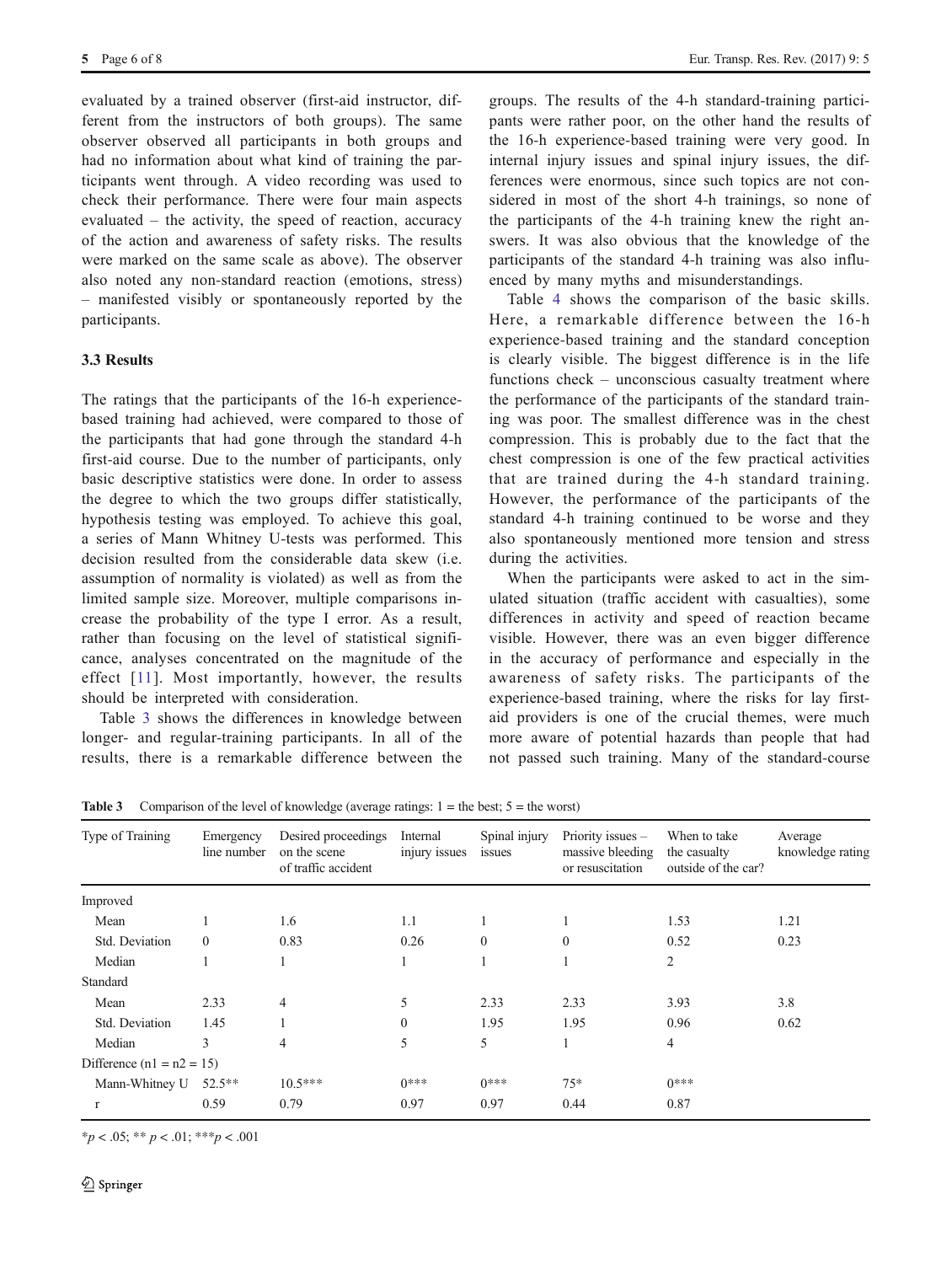<span id="page-6-0"></span>**Table 4** Comparison of the level of skills (average ratings:  $1 =$  the best;  $5 =$  the worst)

| Type of<br>training         | Life functions<br>$check -$<br>unconscious<br>casualty treatment | $CPR -$<br>artificial<br>breathing | $CPR - chest$<br>compression |  |
|-----------------------------|------------------------------------------------------------------|------------------------------------|------------------------------|--|
| Improved                    |                                                                  |                                    |                              |  |
| Mean                        | 1.2                                                              | 1.6                                | 1.1                          |  |
| Std. Deviation              | 0.41                                                             | 0.74                               | 0.26                         |  |
| Median                      | 1                                                                | 1                                  | 1                            |  |
| Standard                    |                                                                  |                                    |                              |  |
| Mean                        | 3.67                                                             | 3.47                               | 2.27                         |  |
| Std. Deviation              | 0.72                                                             | 1.2                                | 0.96                         |  |
| Median                      | 4                                                                | 3                                  | 2                            |  |
| Difference $(n1 = n2 = 15)$ |                                                                  |                                    |                              |  |
| Mann-Whitney<br>U           | 121.5***                                                         | $20.5***$                          | $20.5***$                    |  |
| r                           | 0.88                                                             | 0.72                               | 0.77                         |  |

\*\*\* $p < .001$ 

participants also experienced panic or an enormous emotional reaction that influenced their performance. They spontaneously reported a strong tension and stress as well as the feeling of failure that persisted after the simulation.

There were 12 out of 13 comparisons identified as statistically significant. In other words, the two compared groups of the respondents (based on their type of training) do not come from the same population in the case of almost all observed categories of knowledge, skills, and performance. The magnitude of these differences is presented in Table [3](#page-5-0), Table 4, and Table 5. There was only one case in which the difference was not statistically significant: Reaction Fast-Slow.

#### 4 Conclusion

Effective lay first aid is a factor that reduces damage to health and loss of life in traffic accidents. It is therefore necessary to make the population ready and willing to give effective first aid. In the Czech Republic, the 4-h first-aid trainings that are an inherent part of drivingschool courses do not provide the appropriate level of competencies. We have therefore designed a new conception of a 16-h experience-based first-aid course that can provide better training for driving license candidates, as well as for licensed drivers. The training contains a reduced amount of information that is well-structured and understandable. Drill of the necessary skills is also part of the course. The most important part of the experience-based first-aid training are the simulated situations and detailed analysis of both the performance and efficacy and the emotional processes. All of these activities help the participants to manage the emergency situations effectively.

The pilot testing showed remarkable differences in knowledge and skills as well as the competency to act in the simulated situation among the people that had gone through the experience-based training and the people that had gone through the standard first-aid course. Compared to the 4-h standard trainings, the 16-h experience-based-training participants demonstrate more knowledge as well as better skills. They also perform better during simulated emergency situations and declare better comfort and fewer inadequate emotional reactions.

Since the evaluation was done on a small group, further testing and comparison of the experience-based approach for various target groups on bigger samples is necessary. It also seems useful to monitor the further performance of the participants in real situations and

**Table 5** Comparison of the performance (average ratings:  $1 =$  the best;  $5 =$  the worst)

| Type of<br>training         | Reaction<br>(active - passive) | Reaction<br>$(fast - slow)$ | Accuracy of<br>performance | Safety risk<br>awareness |
|-----------------------------|--------------------------------|-----------------------------|----------------------------|--------------------------|
| Improved                    |                                |                             |                            |                          |
| Mean                        | 1.53                           | 1.73                        | 1.2                        | 1.36                     |
| Std. Deviation              | 0.74                           | 0.8                         | 0.4                        | 0.63                     |
| Median                      |                                | 2                           |                            | -1                       |
| Standard                    |                                |                             |                            |                          |
| Mean                        | 2.73                           | 2.53                        | 3.47                       | 4.6                      |
| Std. Deviation              | 1.62                           | 1.55                        | 1.1                        | 0.51                     |
| Median                      | 2                              | $\overline{c}$              | 3                          | 5                        |
| Difference $(n1 = n2 = 15)$ |                                |                             |                            |                          |
| Mann-Whitney U              | $65.5*$                        | 82,5                        | $4.5***$                   | $0***$                   |
| r                           | 0.38                           | 0.24                        | 0.85                       | 0.87                     |

 $*_{p}$  < .05; \*\*\*p < .001